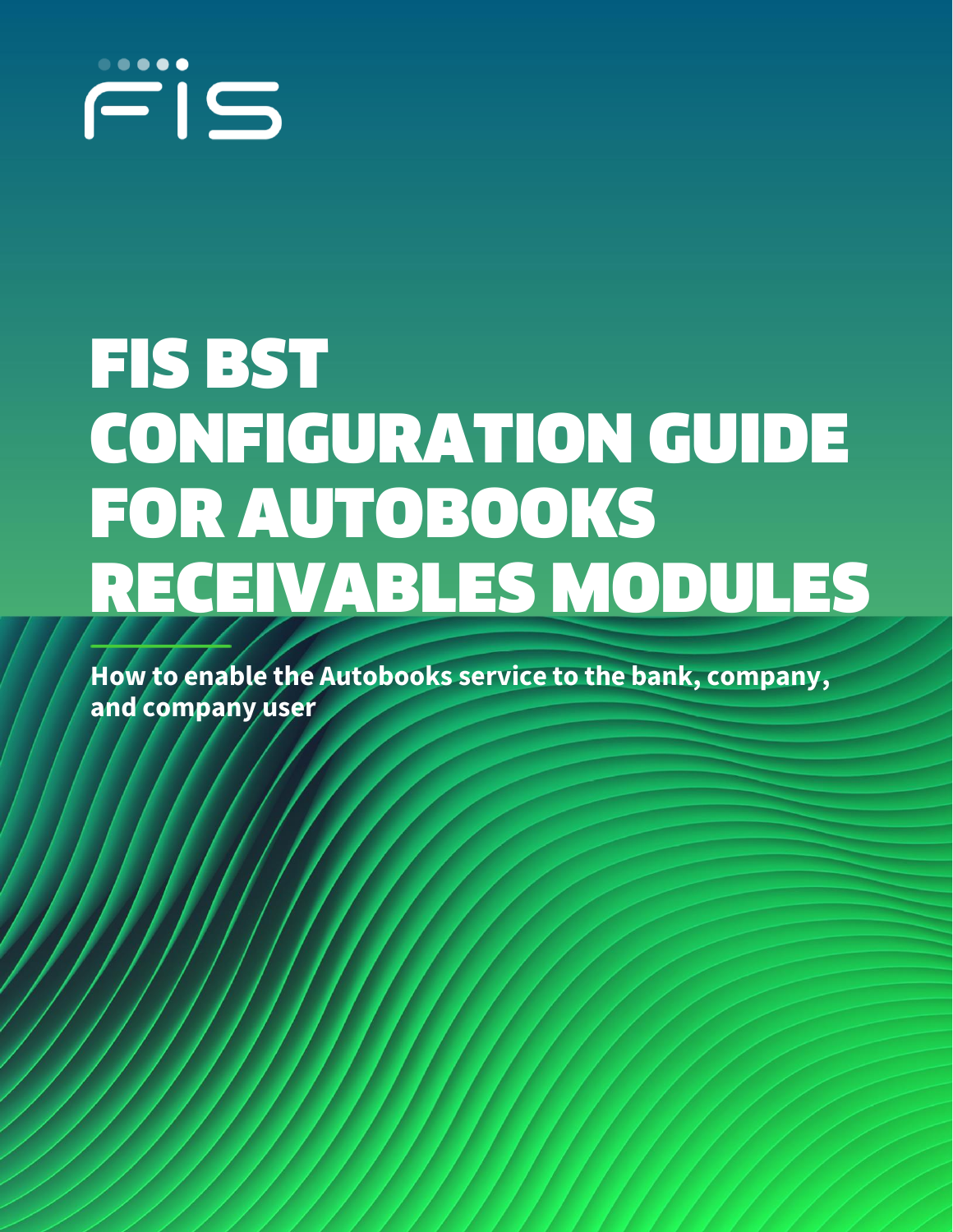## **CONTENTS**

- 3. Bank level configuration to enable Receivables Module
- 5. Setting up a company with the Autobooks service
- 7. Company setting up their users with the Autobooks service
- 8. Mass enable a service to all users at a bank

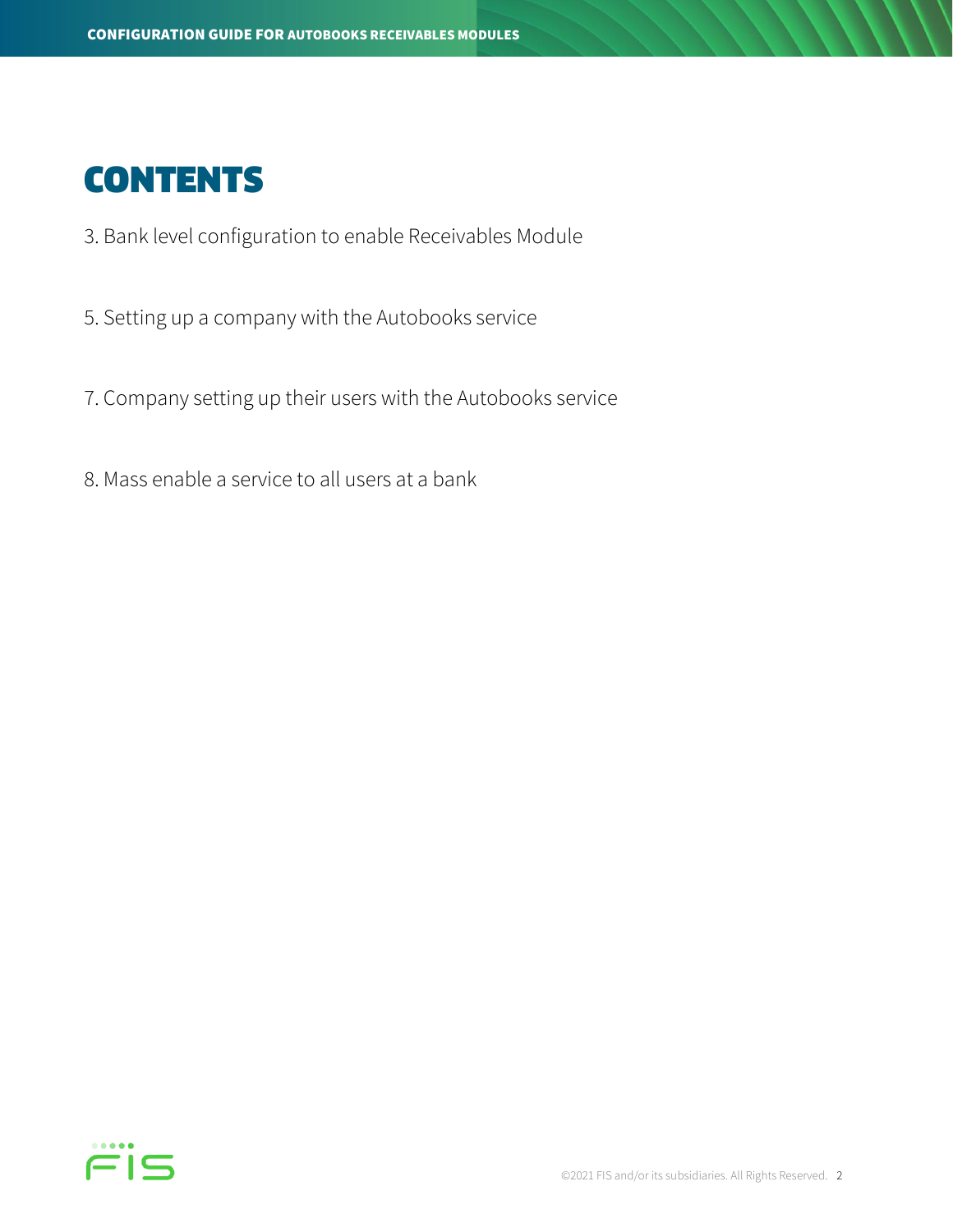## Bank level configuration to enable Receivables Modules

## 1. FIS Assigns the Autobooks service to the holding bank using the 'Assign Bank Services' screen.

Must be done by FIS employee.

#### **Assign Bank Services**

To assign a service to the holding bank select the 'Assign' check box and click 'Save Changes'. To limit the service to be package only select the 'Package Only' check box and click 'Save Changes'.

| Assign       | Package Only | Service ID | <b>Application Name</b>  | Service Display Name            |
|--------------|--------------|------------|--------------------------|---------------------------------|
| $\checkmark$ | П            | 112500     | 1CBK-DM                  | <b>Remote Deposit</b>           |
| П            | П            | 260        | ACCOUNT MANAGEMENT       | <b>Account Management</b>       |
| $\checkmark$ | П            | 69         | <b>ACH FILE UPLOAD</b>   | <b>ACH File Upload</b>          |
| $\checkmark$ | П            | 228        | ACH POS PAY REAL TIME    | <b>ACH Pos Pay Real Time</b>    |
| $\checkmark$ | П            | 113        | <b>ACH POSITIVE PAY</b>  | <b>ACH Positive Pay</b>         |
| $\checkmark$ | П            | 109        | ACH PREFUND NOTIFICATION | <b>ACH Prefund Notification</b> |
|              |              | 200        | <b>ACH REPORTING</b>     | <b>ACH Reporting</b>            |
| $\checkmark$ | П            | 50         | <b>ACH STATE TAX</b>     | <b>State Tax</b>                |
| $\checkmark$ | П            | 46         | <b>ACH Tax Payments</b>  | <b>Federal Tax</b>              |
|              | П            | 72         | <b>ADMINISTRATION</b>    | Administration                  |
| ✓            | ш            | 112501     | AUTOBOOKS SSO            | Autobooks SSO                   |

## 2. At the sponsor bank level enable the EDIT flag for the 'Receivables Module Setup' on the 'Entitlements' screen for the BST user that is to edit that screen.

- In BST set your working bank.
- Navigate to BST \ Bank Setup \ Maintain BST Users \ Maintain User.
- Select a user from the 'BST User Maintenance' screen.
- On the 'User Maintenance Detail' screen select the 'Entitlements' hyperlink.
- On the 'User Entitlements' screen select the EDIT checkbox for 'Receivables Module Setup' and save the page

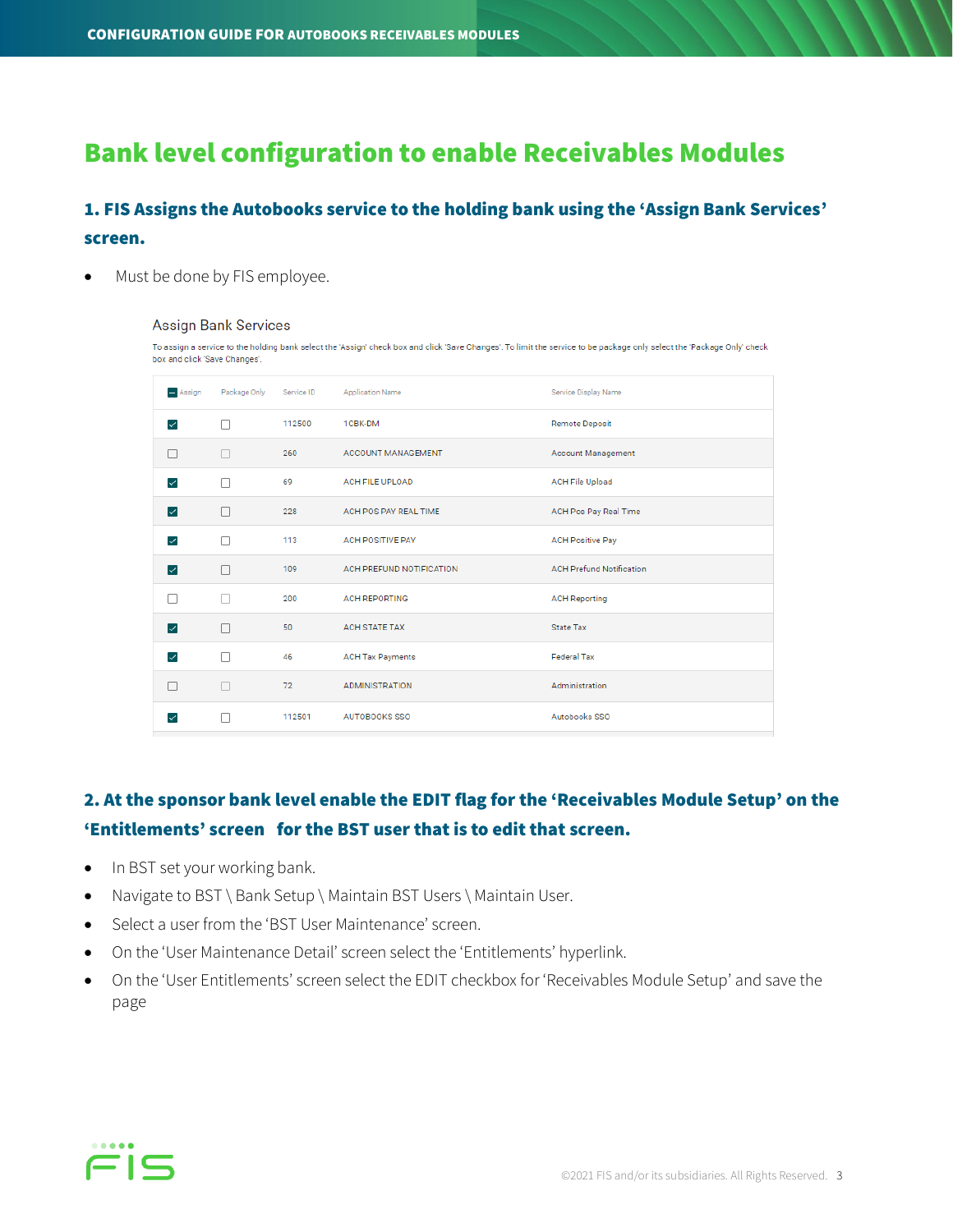#### **User Entitlements**

Selected User: DHBENNETT@FISGLOBAL.COM

The entitlements below are assigned to this user. To modify user entitlements, use the associated checkboxes and click 'Save Changes'.

| Page Title                                     |   |                          | - Create - Edit - Delete | $\equiv$ Execute |
|------------------------------------------------|---|--------------------------|--------------------------|------------------|
| <b>Account Maintenance</b>                     | ✓ |                          |                          |                  |
| Account Recon Activity Report Settings         |   | ▽                        |                          |                  |
| Account Recon Report Download Configuration    |   | ▽                        |                          |                  |
| Account Recon/Positive Pay Account Maintenance |   | ▽                        |                          |                  |
| Account Recon/Positive Pay Company Maintenance |   | $\overline{\phantom{a}}$ |                          |                  |
| <b>Process Client Billing</b>                  |   |                          |                          |                  |
| Process Stop Payment Requests                  |   |                          |                          | ✓                |
| Receivables Modules Setup                      |   |                          |                          |                  |
| Recon Activity Report Processing               |   |                          |                          |                  |

#### 3. At the sponsor bank level set the parameters on the 'Receivables Module Setup' screen.

- In BST set your sponsor bank.
- Navigate to BST \ Bank Setup \ Maintain BST Users \ Receivables Module Setup.
- Check the 'Send an Invoice' and 'Accept a Payment' check boxes on the 'Receivables Module Setup' screen and save the page.
- When checked the "Send an Invoice' and "Accept a Payment' hyperlinks will appear on the D1B Welcome screen for every user enabled to the Autobooks services.
- NOTE: If the 'Save Changes' button is not present your system administrator can grant you access to the screen.



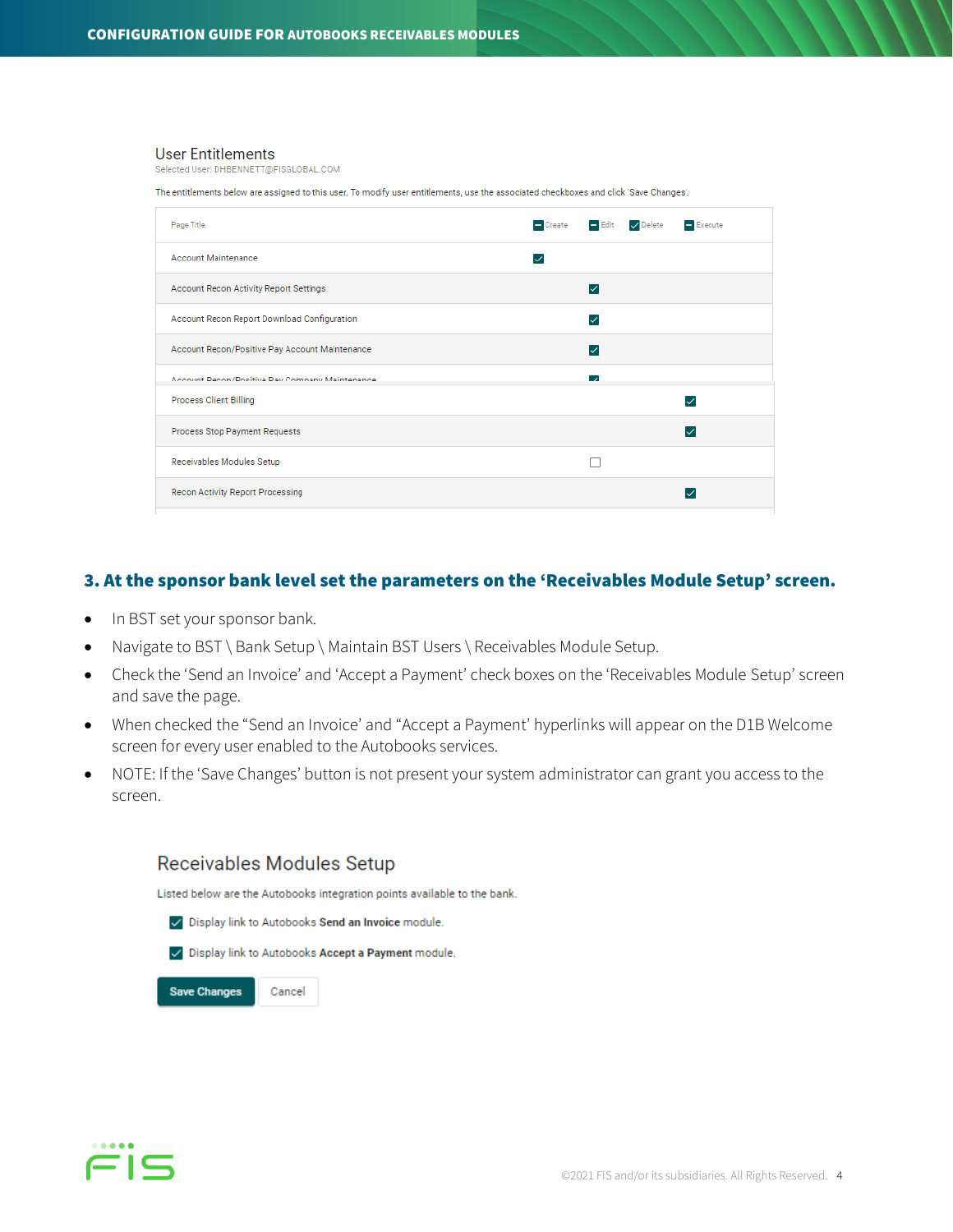## Setting up a company with the Autobooks service

## 4. Enable the Autobooks SSO service to the company using the 'Package and Company Service Enablements' screen.

- In BST set your sponsor bank.
- Navigate to BST \ Company Setup \ Maintain Company \ Package and Company Service Enablements.
- Find AUTOBOOKS SSO in the list and check its checkbox and save the page.

#### Package and Company Service Enablements

To change the package and company service enablements, select the package and services to enable for the company and click 'Save Changes'. To modify other company information, go to Company Maintenance.

#### **Available Packages**

Package Standard  $\overline{\phantom{a}}$ 

#### **Package Services**

| Application Service Name +<br>-                                                                  | Service Display Name         |
|--------------------------------------------------------------------------------------------------|------------------------------|
| <b>ACH FILE UPLOAD</b><br>$\checkmark$                                                           | <b>ACH File Upload</b>       |
| <b>ACH STATE TAX</b><br>✓<br>Enable for all company users with at least one other ACH service    | State Tax                    |
| <b>ACH Tax Payments</b><br>⊻<br>Enable for all company users with at least one other ACH service | <b>Federal Tax</b>           |
| <b>BOOK TRANSFER</b><br>$\checkmark$                                                             | <b>Book Transfer</b>         |
|                                                                                                  |                              |
| <b>CARDBASE TRANSACTIONS</b>                                                                     | <b>Cardbase Transactions</b> |
| WIRE USD INTL ONE TIME<br>$\checkmark$                                                           | Wire USD Intl One Time       |

#### **A La Carte Services**

| Application Service Name +          | Service Display Name            |
|-------------------------------------|---------------------------------|
| 1CBK-DM                             | <b>Remote Deposit</b>           |
| ACH POSITIVE PAY                    | <b>ACH Positive Pay</b>         |
| $\sqrt{ }$ ACH PREFUND NOTIFICATION | <b>ACH Prefund Notification</b> |
| AUTOBOOKS SSO<br>$\checkmark$       | Autobooks                       |
| <b>BASIC REPORTING</b>              | Deposit Reporting               |

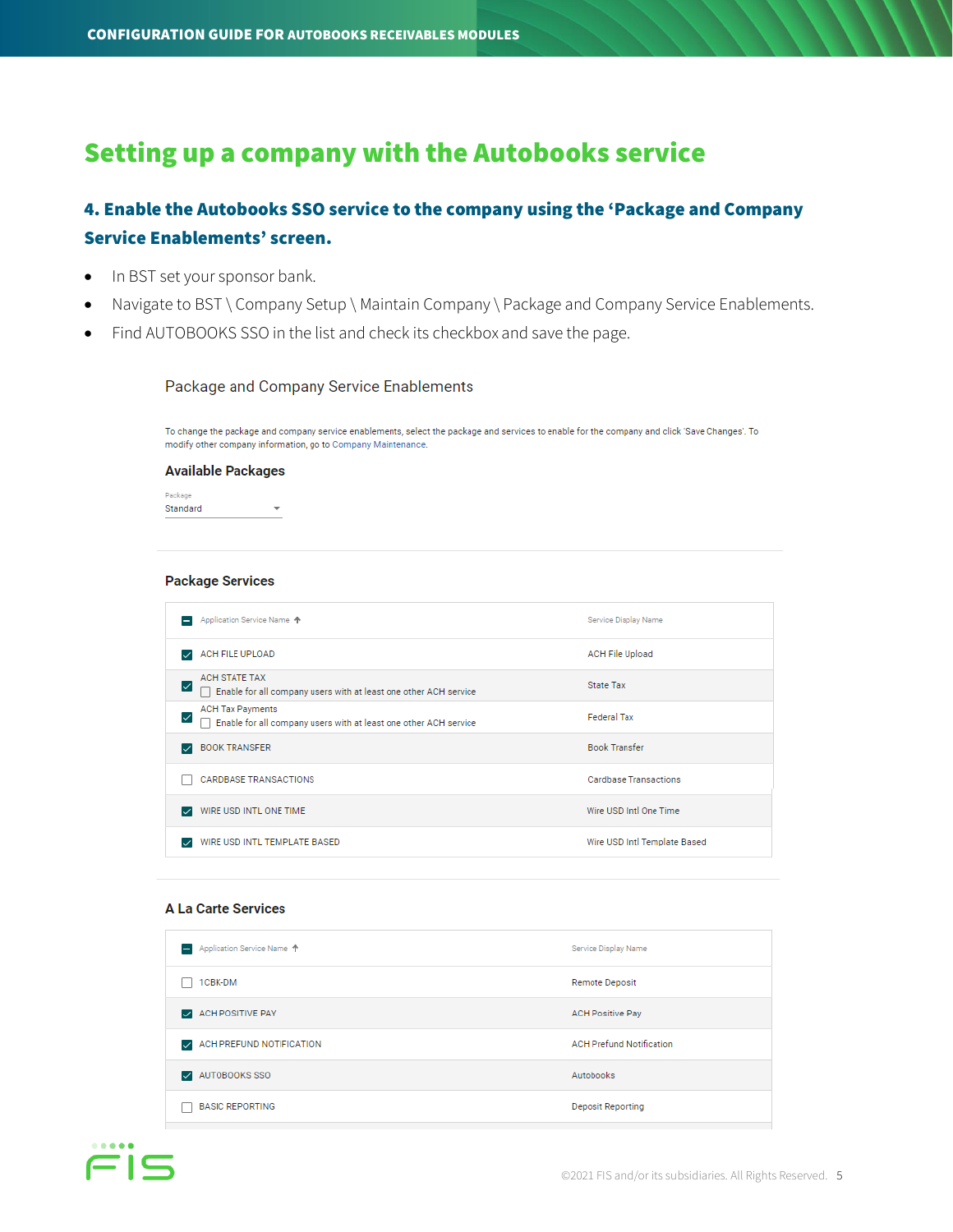#### 5. Enable accounts to the Autobooks service.

- NOTE: This is an OPTIONAL step.
- Navigate to BST \ Company Setup \ Maintain Company \ Accounts \ Account Maintenance.
- Select the 'Account Service Maintenance' hyperlink from the instructional text at the top of the screen.
- On the 'Account Service Maintenance' screen select the Autobooks service name hyperlink.

## **Account Service Maintenance**

To assign multiple accounts to a service, select a service name, or return to Account Maintenance

| <b>Service Name</b>       |  |  |
|---------------------------|--|--|
| <b>Account Management</b> |  |  |
| <b>ACH Positive Pay</b>   |  |  |
| Autobooks                 |  |  |

• On the 'Account Service Maintenance' screen select the accounts you wish to be associated with the Autobooks service.

#### **Account Service Maintenance**

Select or deselect accounts to assign to each service and click 'Save Changes', or return to Account Service Maintenance. Deselecting an account assigned to a service could affect the user's access and functionality, including the cancellation of scheduled requests.

| Autobooks                             |                       |                            |                |  |  |  |
|---------------------------------------|-----------------------|----------------------------|----------------|--|--|--|
| Enable the account for<br>the service | <b>Account Number</b> | <b>Account Description</b> | Account Type   |  |  |  |
|                                       | 141001012             | eDelivery, account 1       | Checking - USD |  |  |  |
|                                       | 154004318             | eDelivery, account 2       | Checking - USD |  |  |  |
|                                       | 7595                  | 7595                       | Checking - USD |  |  |  |
|                                       | 111111111             | <b>Primary Checking</b>    | Checking - USD |  |  |  |
|                                       |                       |                            |                |  |  |  |

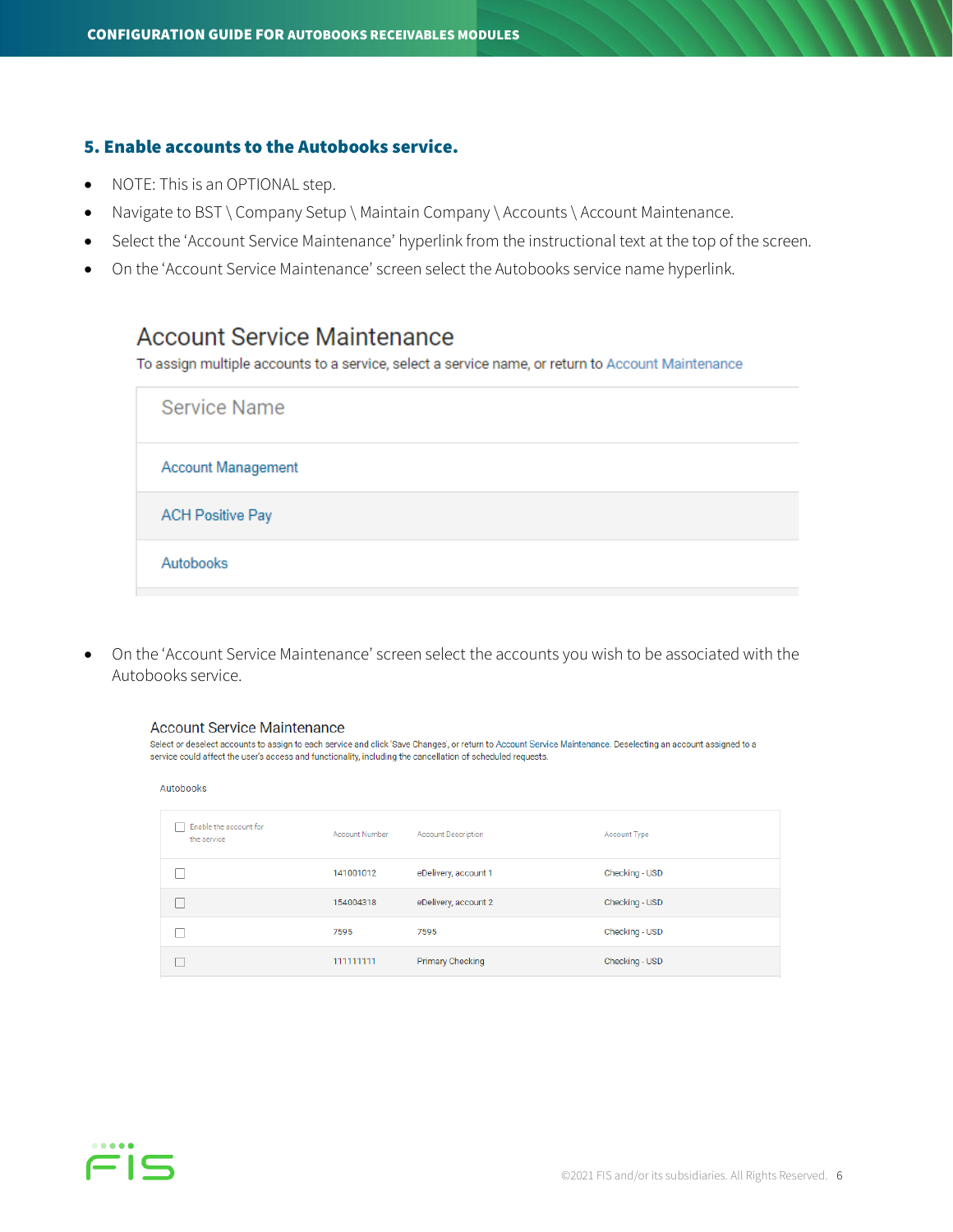## Company setting up their users with the Autobooks service

#### 6. Enable the service to the company user.

- Log into D1B as a company user with the ADMIN role.
- Navigate to Administration \ Company Administration \ Manage Users.
- On the 'User Administration' screen select a user by clicking on the User ID hyperlink.
- On the 'Company Administration' screen select to edit the 'Services & Accounts' section by clicking on the edit icon.

| <b>Services &amp; Accounts</b> |  |
|--------------------------------|--|
| <b>Service</b>                 |  |
| <b>Account Management</b>      |  |

• On the 'Edit Services & Accounts' screen select to edit the Autobooks service by clicking on the edit icon.

| ✓ Autobooks | Service enabled. $\Box$ $\Diamond$ |  |
|-------------|------------------------------------|--|
|-------------|------------------------------------|--|

• Entitle the accounts you may wish to be associated to this service. You are not required to entitle any accounts.

| <b>Autobooks</b>        |                       |            | Service enabled.        | $(\times)$ |
|-------------------------|-----------------------|------------|-------------------------|------------|
| <b>Description</b>      | <b>Account Number</b> | <b>TRC</b> | <b>Entitled Account</b> |            |
| <b>Primary Checking</b> | 111111111             | 111111118  |                         |            |

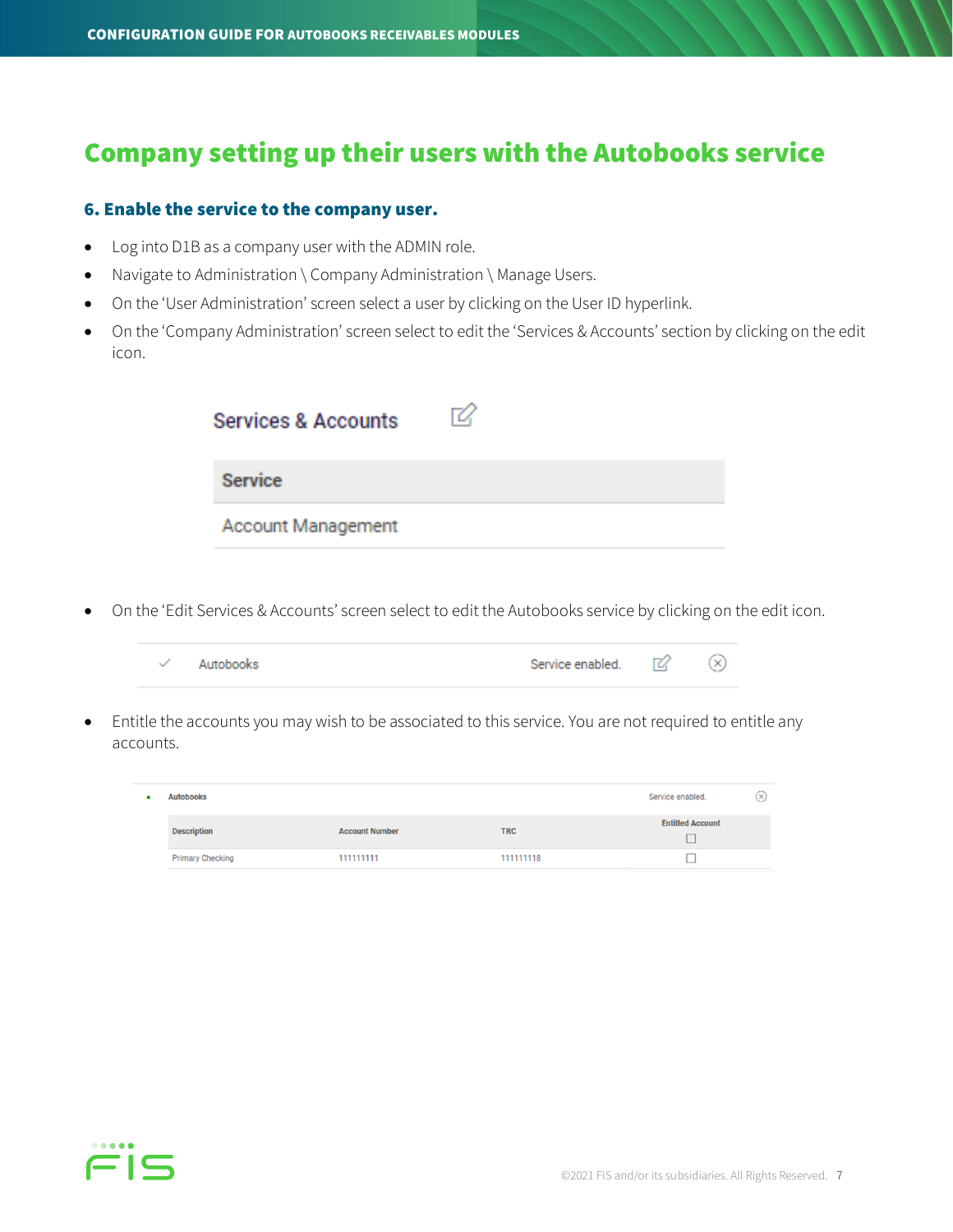## Mass enable a service to all users at a bank

To enable all users at all companies at a bank to have access to the Autobooks Receivables Modules, the bank should add the Autobooks SSO service in each of the bank's packages and make it a default service. Every company, and by extension their users, is enabled to a package. Making the service a default service means it will be enabled, or 'on', for each user.

### 7. Add the Autobooks SSO service to each of the bank's packages and make it a default service.

- Navigate to BST \ Bank Setup \ Set Defaults \ Package Maintenance.
- On the Package Maintenance screen select a package by clicking on the 'Edit Package' pencil icon.

| 100000<br>FIS<br><b>Business Service Tool</b><br>Hi, Daniel!                       | Bell Rank ID: RPPT                                                       | 5430 DATA COURT<br>SUITE 100 | BA PACKAGE PROD TEST BANK<br>ANN ARBOR, MI 48108 |            | Company ID: None Selected<br>Package: None                                                                                                                                                                                                                                                                                                                            |
|------------------------------------------------------------------------------------|--------------------------------------------------------------------------|------------------------------|--------------------------------------------------|------------|-----------------------------------------------------------------------------------------------------------------------------------------------------------------------------------------------------------------------------------------------------------------------------------------------------------------------------------------------------------------------|
| Last signon: November 9th 2021,<br>10:52:21 am<br><b>Company Lookup</b><br>Logout  | Package Maintenance                                                      |                              |                                                  |            | To edit a package, click on edit icon. To delete a package, click on delete icon. To create a new package, click on 'Add Package'.                                                                                                                                                                                                                                    |
| Menu                                                                               | <b>Add Package</b>                                                       |                              |                                                  |            |                                                                                                                                                                                                                                                                                                                                                                       |
| System                                                                             | $\rightarrow$<br>Package Name +                                          | Description                  | Billing Matrix<br>15                             | Product ID | Services                                                                                                                                                                                                                                                                                                                                                              |
| 5<br>Operations<br>м<br>Reporting<br>⊡<br>Processing<br><b>Bank Setup</b><br>而     | $\rightarrow$<br>$\rightarrow$<br>Micro<br>$\rightarrow$<br>$\checkmark$ | Small business               | 6000                                             | WEB        | ACH File Upload, Book Transfer, Cardbase<br>Transactions, Company Admin, Customer<br>Maintained Wires, Dashboard, Deposit<br>Imaging, Express Transfer, IMAGING.<br>面<br>INTRADAY BALANCES, Incoming Wire Report,<br>Information Reporting, Loan, Micro Reporting,<br>Microsoft Money, Mobile Banking, Mobile RDC.<br>Other Accounts, Out of Band Approvals, Out of Y |
| <b>Maintain BST Users</b><br><b>Maintain Services</b><br><b>Set Configurations</b> | $\rightarrow$<br>Premium<br>$\rightarrow$<br>>                           | Large business               | 6002                                             | WEB        | ACH File Upload, Book Transfer, CCD<br>Collection, CCD Payment, CTX Collection, CTX<br>Payment, Cardbase Transactions, Child<br>Support Payment, Company Admin, Customer<br>Maintained Wires, Dashboard, Deposit<br>Imaging, Express Transfer, Federal Tax, Funds<br>Transfer, IMAGING, INTRADAY BALANCES,<br>Incoming Wire Report, Information Reporting.            |
| <b>Set Defaults</b>                                                                | $\check{ }$                                                              |                              |                                                  |            | Book Transfer, Cardbase Transactions.<br>Company Admin, Dashboard, Deposit Imaging,<br>Express Transfer, IMAGING, INTRADAY<br>BALANCES Incoming Wire Report Information                                                                                                                                                                                               |